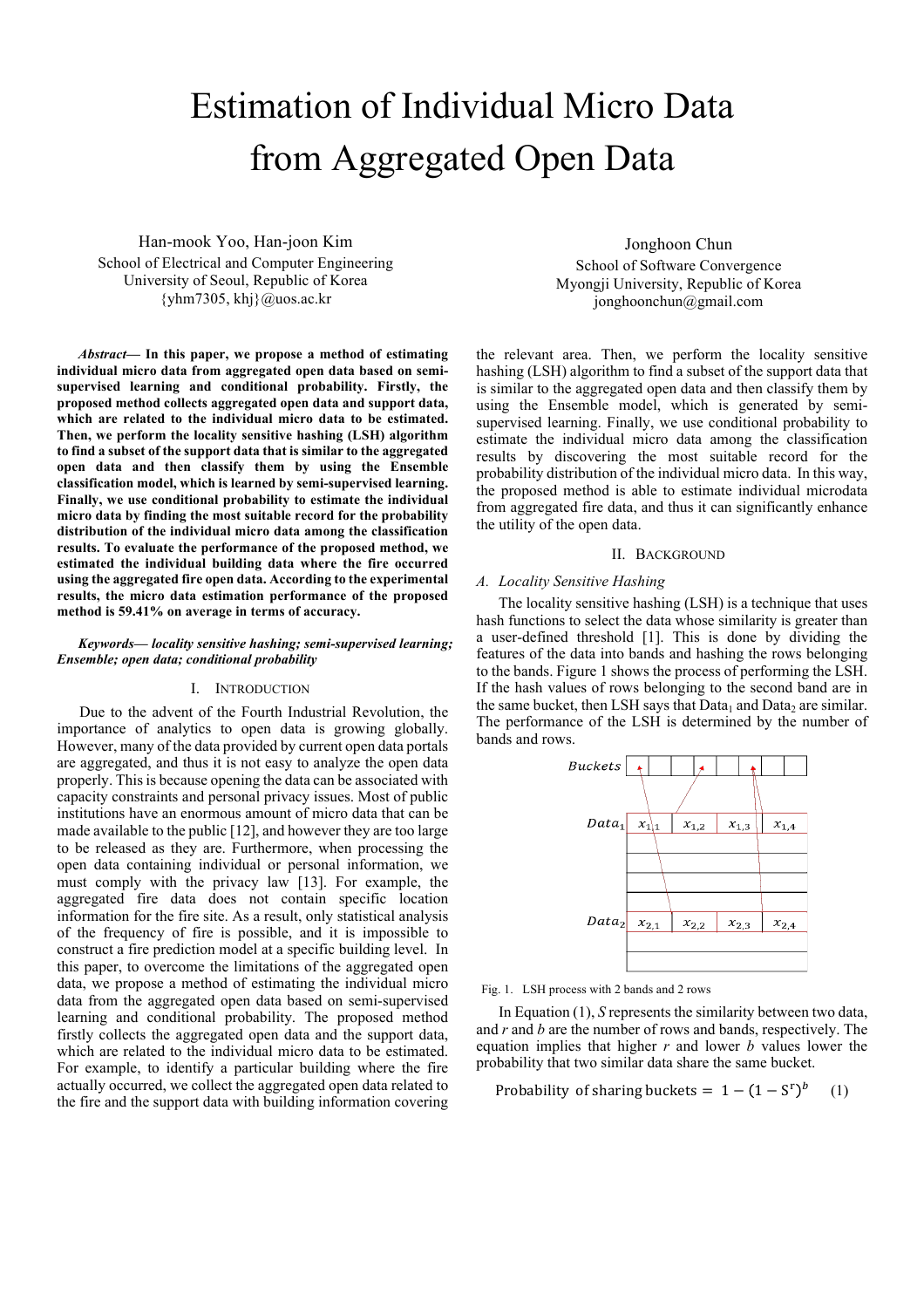LSH differs in the way data is defined, depending on the method used to define the similarity between the data [2]. In this paper, we use Jaccard similarity based on non-Euclidean distance.

#### *B. Expectation Maximization algorithm*

The Expectation-Maximization (EM) algorithm is an algorithm that decomposes a given set of data using the maximum likelihood and maximum posterior probability in a probability model that contains latent variables [3]. The EM algorithm performs repeatedly clustering with two steps: E-step and M-step. The E-step calculates the expected value of the latent variable using the parameters of the given data, and the Mstep estimates the parameters using the expectation value of the latent variable from the E-step. The procedure of the above EM algorithm is as follows

- 1. Given a set of data  $x = \{x_1, x_2, x_3, ..., x_n\}$  and probability model  $p(x, z | \theta)$  that considers latent variable z.
- 2. Initialize parameter  $\theta$ .
- 3. (E-step) Estimate the latent variable  $z^i$  using the given  $\theta^{i+1}$  at every ith step.
- 4. (M-step) Estimate the parameter  $\theta^{i+1}$  using the estimated hidden variable.
- 5. Repeat E-step and M-step until parameters converge.

Fig. 2. Process of EM algorithm

#### III. MOTIVATION EXAMPLE

In this section, we describe an example scenario for outlining how to estimate the individual micro data from the aggregated open data. Suppose we want to use the aggregated open data to find the individual building data where the fire occurred. To find the individual micro data, we need data related to the fire and building information; these are the aggregated open data and support data, respectively. Features of the aggregated open data can be date, time, injury, building\_structure, and so on. Features of the support data can be location, building\_structure, building space, permission date, and so on. Firstly, to estimate the original building data where the fire occurred, we find a subset of the support data that is similar to the aggregated fire open data. In order to find similar data, the aggregated open data and support data must have common features, and in that example, the common feature can be the "building structure"



Fig. 3. Building a subset of the support data similar to the aggregated fire open data

Figure 3 shows the process of finding a subset of the building support data that is similar to the aggregated fire open data.

According to Figure 3, we compute the similarity between a specific record of aggregated fire open data and the support building data and then compose the most similar building data into a subset. In the result shown in Figure 3, there may be a record of the original building data where the fire occurred (true positive), while some of the subset may be records of the original building data where the fire not occurred (false positive). Therefore, we should find the original building data where the fire occurred among the subset of the support data. For this purpose, we learn a model that classifies two classes (positive class, negative class).



Fig.4. Classification using binary classifier

Figure 4 shows the classification of the subset of the support data into two classes using the learned classifier. The details on how to learn the classifier are discussed in Section 4.4. In this process, the individual building data where the fire not occurred is filtered based on probability. However, there may remain many building data in the positive class. To estimate the individual micro data, we should choose one of them. We use the conditional probability to select the most probable data among the data classified in the positive class.



Fig. 5. Data selection using the conditional probability

Figure 5 shows the selection of the most probable data among the data classified in the positive class using the conditional probability. In the conditional probability of this figure, the symbol  $\nu$  is a feature of the aggregated fire open data and the symbol  $x_i$  is a feature contained in the support building data. In Figure 5, the conditional probabilities of the two data *x1* and  $x_2$  are 0.7 and 0.3, respectively. Therefore, we estimate the individual micro data by choosing the most probable 0.7. Like this, it is possible to estimate the individual micro data from aggregated open data.

# IV. ESTIMATION OF INDIVIDUAL MICRO DATA

#### *A. Overview of estimation of individual micro data*

In this section, we propose a method for estimating the individual micro data from the aggregated open data. Figure 6 shows the overall process of estimating the individual micro data from the aggregated open data. In this figure, the LSH stage performs a similarity calculation between aggregated open data and support data to isolate part of support data; the part of support data means a candidate set of the individual micro data. Due to the nature of open data, the domains of the given data can be different with each other even if they have the common features because they were produced independently. Here, a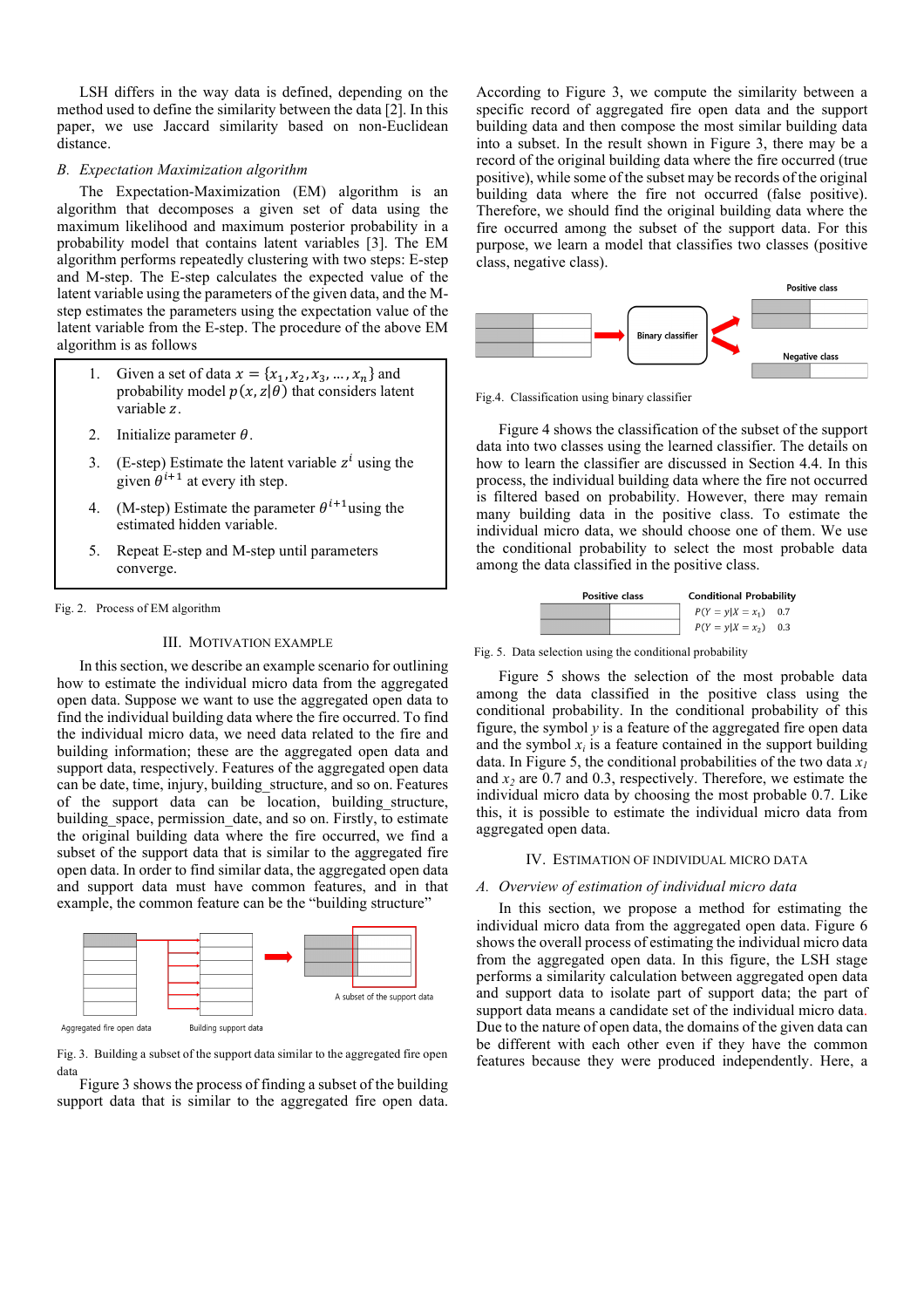domain is a set of all the values that a particular feature can have. For this reason, despite the fact that two data are actually similar, there is a possibility that they are classified as false negative by LSH because they have low similarity. Therefore, to compensate for this case, we perform LSH while changing the number of bands and rows differently from the general LSH method which fixes the number of bands and rows.



Fig. 6. Overall process of the micro data estimation (restoration)

The second preprocessing stage is a step of preprocessing the data before learning and classifying the result of LSH into the classification model. The third EM stage learns the classification model and uses it to filter the result of LSH. Due to the nature of the purpose of estimating the individual micro data from the aggregated open data, it is costly to obtain many labeled datasets. Therefore, we combine the EM algorithm with the classification model so that the unlabeled data set can be used for classification model learning to perform semi-supervised learning. The final ranking stage assigns ranking by using conditional probability for data predicted as a positive class in classification result.

#### *B. The LSH stage*

As said earlier, to estimate the individual micro data from the aggregated open data, we should find a subset of the support data that is similar to the aggregated open data. For example, estimating the original building data where the fire occurred requires a subset of the support building data which is similar to the building information of the aggregated fire open data. Therefore, we must calculate the similarity for every possible pair between the aggregated open data and the support data. However, there is a problem that the cost of calculation exponentially increases as the number of data increases. To alleviate the problem, we perform the similarity calculation by taking only pairs requiring similarity calculation among all possible pairs between the aggregated open data and the support data using LSH. Here, we should consider that since the open data are generated from the public institutions independently, their domains may be different even if they have the common features. Despite the fact that two data are actually similar, there is a possibility that they are classified as false negative by LSH because they have low similarity. Therefore, we set the similarity threshold of LSH continuously from a high level (0.9) to a low level (0.5). Figure 7 shows the pseudo code for the LSH algorithm performed in this paper.

## *C. The preprocessing stage*

To estimate the individual micro data from the aggregated open data, the part of the support data generated using the LSH and the individual micro data should form a *one-to-one* relationship with each other. However, the part of the support data and the individual micro data have a *many-to-one* relation.

# **Algorithm** LSH

**Input:** Open data<sub>i</sub>, Support data

- **Output:** LSH\_candidate\_list
	- 1. data1 = Open data<sub>i</sub>,<br>2. data2 = Support dat
	- $data2 = Support data$
	- 3. band\_range= (4, 5, 10, 20) 4. **for**  $i = 1$  to nrow(data1) **do**
	-
	- 5. band  $= 4$
	- 6. LSH\_candidate\_list =  $LSH(data1[i,],$ 
		- data2, band)
	- 7. **if** LSH\_candidate\_list is empty **then**
	- 8. **for** *j*=2 to length(band\_range) **do**
	- 9. band=band range[j]
	- 10. LSH\_list=LSH(data1[i], data2, band)
	- 11. **if** LSH\_list is not empty **then**
	- 12. break
	- 13. **end if**
	- 14. **end for**
	- 15. **end if**
	- 16. **return** LSH\_candidate\_list
	- 17. **end for**

Fig. 7. The pseudo code for the LSH algorithm



Fig. 8. Ideal individual micro data estimation.



Fig. 9. The actual result of LSH.

Figure 8 shows the ideal individual micro data estimation. In this figure, we calculate the similarity of a record of open data and the support data using LSH. Then, we find the most similar support data and put it into a subset of support data. The generated subset of support data forms a *one-to-one* relationship with the individual micro data. On the other hand, Figure 9 shows the actual result of LSH. In this figure, the subset of support data forms a *many-to-one* relationship with the individual micro data, because there may be several data similar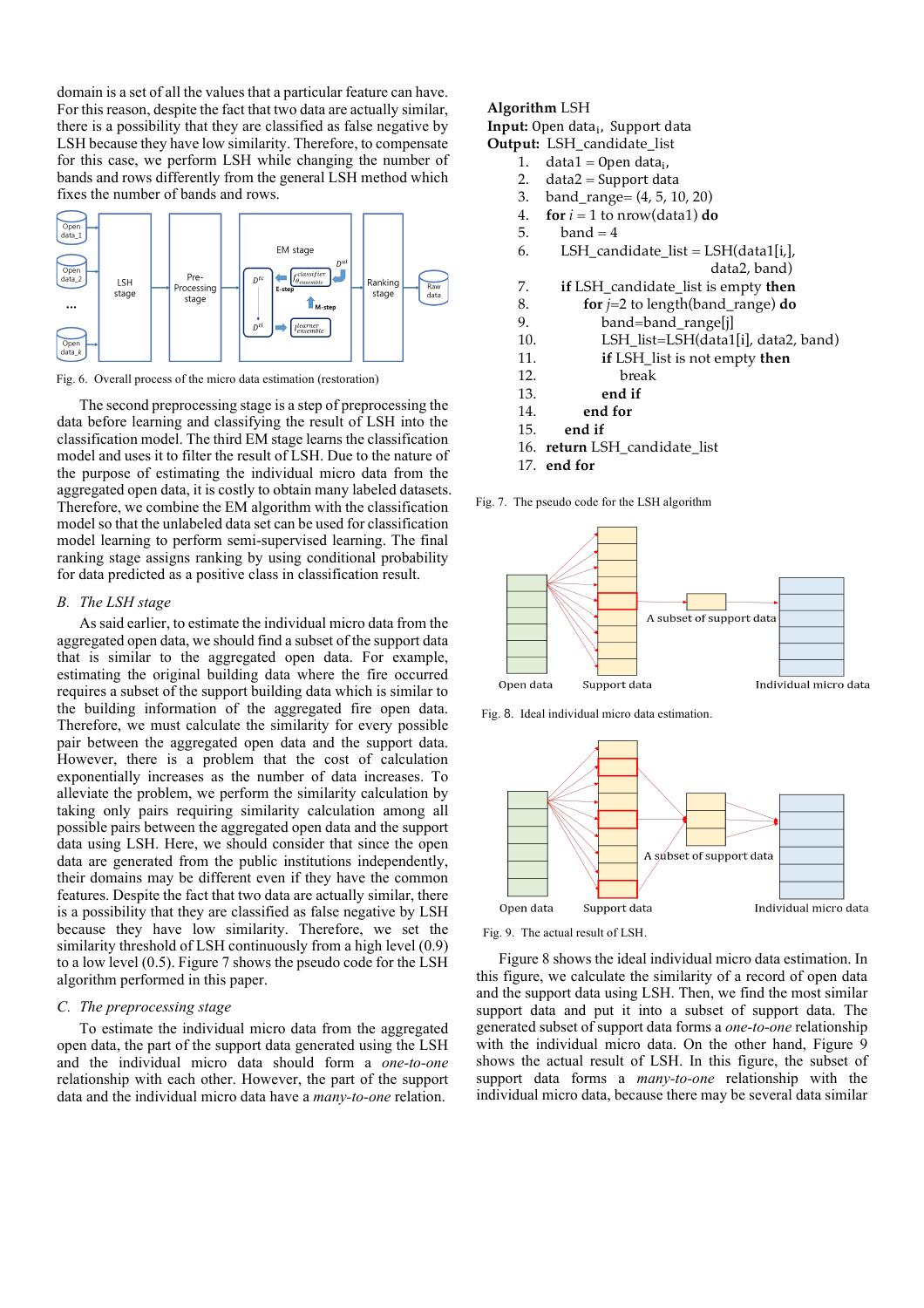support data in aggregated open data. In this paper, we intend to reduce the subset of support data obtained from the LSH stage by using the classification model, and the preprocessing stage preprocesses the data to learn the classification model.

#### *D. The EM stage*

In this section, we describe how to reduce the subset of support data by using the classification model learned with the EM algorithm. To perform the supervised learning, we need many labeled datasets for model learning. However, it is practically impossible to obtain many labeled data for the purpose of estimating the individual micro data from the aggregated open data. Thus, we perform the EM-based semisupervised learning to augment a small number of labeled data with a large number of unlabeled data. The EM algorithm is an algorithm that clusters given data considering latent variables, which can be used as semi-supervised learning in combination with classification models [4]. Normally, the EM algorithm is combined with the Naive Bayes classifier for the semisupervised learning [4]. The Naive Bayes classifier finds decision boundaries linearly when the features of the input data follow a multinomial distribution [5], which cannot achieve high performance when a given data cannot be linearly classified. Therefore, in this paper, we use the *Ensemble* method combining a number of classification models. The *Ensemble* is a method of combining the multiple weak models to compensate for the limitations of single model prediction, and it has the advantage of typically showing higher performance than when using a single model [6].

The *Ensemble* methods have different types such as bagging, boosting, and stacking [6]. The bagging aims to lower the variance of the classification model, which learns multiple classifiers from the training data and combines the results of each classifier. Here, to combine the generated models, we can use voting, weighted voting, averaging, and so on. Next, the boosting aims to lower the bias of the classification model. Lastly, the stacking aims to lower both the variance and bias of the classification model. In this paper, with considering all three Ensemble methods for the subset of support data, we select the best method and combine it with EM. Figure 10 shows the procedure of combining the Ensemble method with EM and the semi-supervised learning.

- 1. Learn each ensemble method using Grid search.
- 2. Choose the best method through model evaluation.
- 3. Learn selected ensemble classifier using a small amount of labeled dataset
- 4. Classify m unlabeled data using learned classifier  $f_{Ensemble}(X^U)$

 $X^U$  = unlabeled data

5. Combine the classification result with unlabeled data and use it as labeled data

$$
f_{Ensemble}^{new} = \left(X^{L} + X^{U}, Y^{L} + f_{Ensemble}\left(X^{U}\right)\right)
$$

6. Repeat 3-4 until the parameter converges

Fig. 10. EM-based semi-supervised learning process with Ensemble learning

# *E. The ranking stage*

In this section, we explain how to rank the classification results of the Ensemble model. The methods of assigning the ranking to data includes a method of calculating the distance among data [7, 8, 9] and a method of using the conditional probability [10]. In this paper, the number of common features of the aggregated open data and the support data is too small to use the distance-based ranking method. Therefore, in this paper, we adopt the conditional probability-based ranking method. Equation (2) shows the equation for conditional independent probability.

$$
Pr(y|x) = \frac{Pr(y)\prod_{i=1}^{n}Pr(x_i|y)}{\prod_{i=1}^{n}Pr(x_i)}
$$
(2)

In this equation,  $Pr(y|x)$  represents the probability that *y* occurs when given the features of *x*. In the previous section, *x* can be features of support building data, and *y* can be a feature of aggregated fire open data. We can select the most probable data among the subset of support data by using the conditional independent probability.

## V. EMPIRICAL RESULTS

#### *A. Data description*

To evaluate the performance of the proposed method, we collected aggregated open data related to the recent Korean fire accidents (NFDS) and the support data related to building information. Table 1 shows the information of the aggregated open data used in our experiment.

TABLE I. SUMMARY OF OPEN DATA SOURCES

| Name                                     | Number<br>οf<br>Features | Number of<br>instances | Description                                        |
|------------------------------------------|--------------------------|------------------------|----------------------------------------------------|
| <b>NFDS</b> Fire<br>incidents<br>dataset | 15                       | 19,329                 | Fire incidents<br>from 2007 -<br>2017              |
| Building<br>dataset                      | 27                       | 634,757                | Information<br>about buildings                     |
| Electricity<br>consumption<br>data       | 2                        | 634,757                | Electricity<br>consumption<br>per building<br>2016 |
| Gas<br>consumption<br>data               | 2                        | 634,757                | Gas<br>consumption<br>per building<br>2016         |

In Table 1, the 'NFDS Fire incidents' dataset is an aggregated open data based on the Fire Safety Center from January 1, 2007 to January 31, 2017, which includes fire and building related features (date, fire damage amount, building structure, purpose of building, and etc.). Next, the 'Building' dataset is the support data that includes building-related features including address, building purpose, building structure, roof structure, number of floors, and the date of construction permission. The 'Electricity consumption' data and 'Gas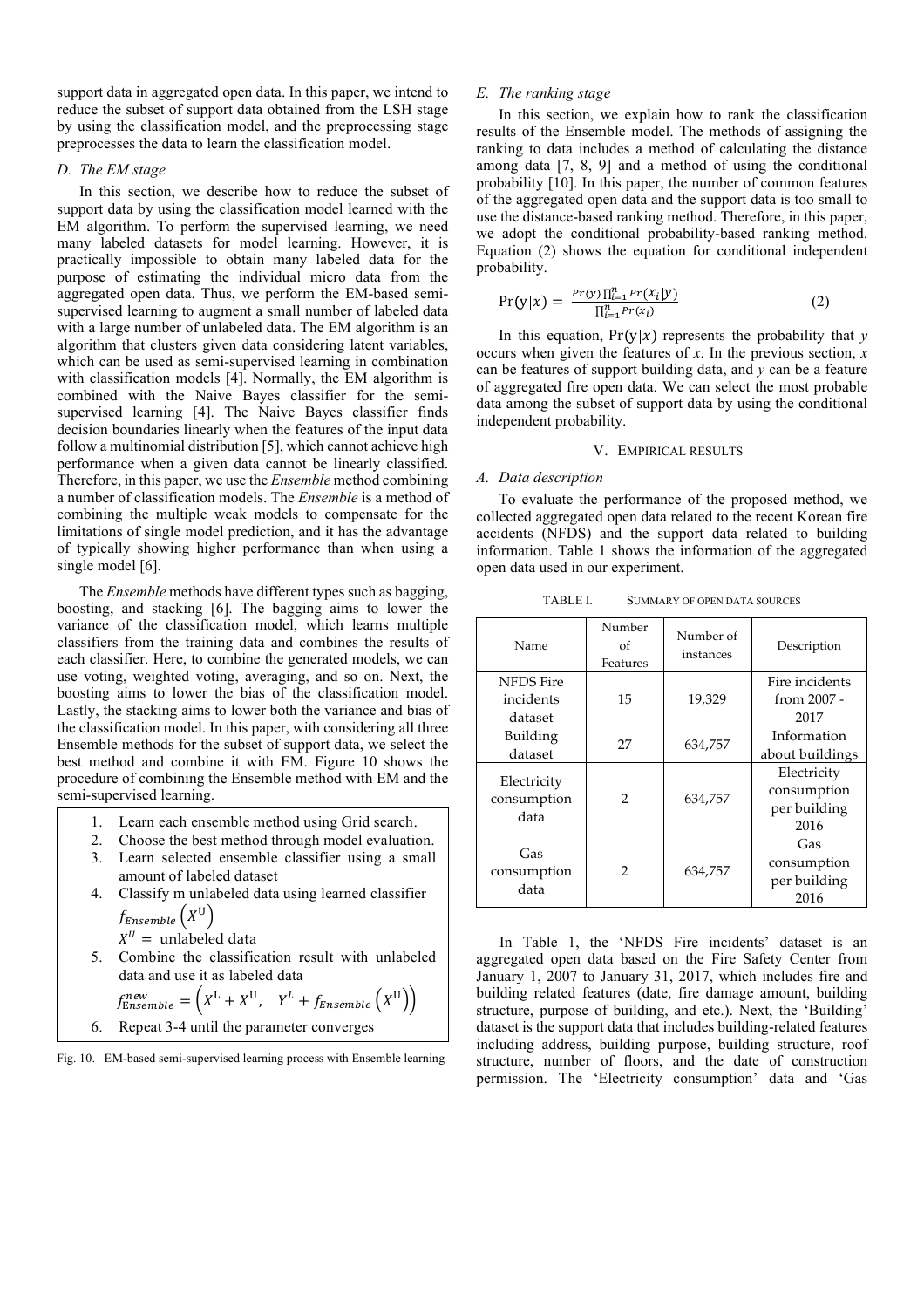consumption' data are aggregated open data on electricity usage and gas consumption per building for 2016.

#### *B. Experiment and evaluation*

In this paper, to estimate the original building data where the fire occurred, we first found similar data in NFDS Fire incidents dataset and Building dataset, and then we performed LSH to construct it as a subset of support data; the LSH is performed while changing the number of bands and rows as described in Section 4, where the bands are  $\{4, 5, 10, 20\}$  and the rows are  $\{25, 20, 10, 5\}$ . Figure 11 shows the LSH procedure. In this figure, each data in the NFDS dataset is processed by LSH for the entire data in the 'Building' dataset, and as a result, one fire event recorded in the NFDS dataset can be associated with one or several data in the 'Building' dataset.



Fig. 11. LSH process between NFDS dataset and Building dataset

Figure 12 shows the probability that two data will be assigned to the same bucket according to the parameters set in this paper. We set the number of bands and rows so that two data with the similarity of 0.9 or higher can be assigned to the same bucket with high probability. Then, if there is no data in the same bucket, we perform the LSH by adjusting the number of bands and rows so that the data with relatively lower similarity can be mapped to the same bucket with high probability.



Fig. 12. Changes of the LSH performance by the number of bands and rows

Table 2 shows part of the LSH results between the 'NFDS Fire' dataset and the 'Building' dataset. The column 'NFDS' refers to data recorded in the NFDS dataset by fire event, and the column 'candidate\_buildings' denotes the identifiers of the building data similar to the data in the column 'NFDS'. The column 'score' means the value of Jaccard similarity between two data. According to Table 2, there can be one or more building data similar to a one fire event.

TABLE II. SAMPLE OF THE LSH RESULTS

| <b>NFDS</b>     | candidate_buildings | score    |  |
|-----------------|---------------------|----------|--|
| Fire_incident_1 | building_1007591    | 0.909091 |  |
| Fire_incident_1 | building_1007592    | 0.909091 |  |
| Fire_incident_2 | building_1006850    | 0.759253 |  |
| Fire incident 3 | building_101441     | 0.909091 |  |
| Fire incident 3 | building_101447     | 0.909091 |  |

In our experiments, we have performed the preprocessing of datasets and the generation of training data to obtain more correct classification model; for instance, we normalized highly skewed features among the continuous features of datasets and removed redundant features from the features of datasets. Also, we treated missing data as mean values within the same category.

The data used for model learning contains 1,653 building data where the fire occurred and 19,040 building data where the fire not occurred. We collected the data about the buildings where the fire occurred or did not occur (see Table 2) even once in the result of LSH. Because, the characteristics of the LSH can guarantee that the data which do not enter the candidate buildings are stochastically 'the data about the buildings where the fire did not occur. Then, we performed over-sampling and under-sampling on the imbalanced dataset and then performed feature selection using the random forest algorithm. Table 3 shows the top-10 importance features calculated through the random forest.

TABLE III. TOP 10 FEATURES THROUGH THE RANDOM FOREST

| Rank | Top 10 features         |
|------|-------------------------|
|      | number of buildings     |
| 2    | number of ground floors |
| 3    | number_of_households    |
| 4    | permission_date         |
| 5    | floor_purpose           |
| 6    | floor_area_ratio        |
| 7    | electricity consumption |
| 8    | ground_area             |
| q    | roof                    |
| 10   | gas_consumption         |

We evaluated the classification models after performing the three types of Ensemble learning using the grid search (see Section 4). Table 4 shows the evaluation results for the three Ensemble techniques, which shows that the stacking model outperforms the other two techniques. Thus, we combine the EM algorithm and the stacked Ensemble method for semi-supervised learning.

TABLE IV. COMPARISON OF THE TEST PERFORMANCE I

| model    | accuracy | precision | recall | F1-measure |
|----------|----------|-----------|--------|------------|
| bagging  | 0.9946   | 0.9712    | 0.8771 | 0.9217     |
| boosting | 0.9941   | 0.9359    | 0.8983 | 0.9167     |
| stacking | 0.9944   | 0.9918    | 0.8628 | 0.9228     |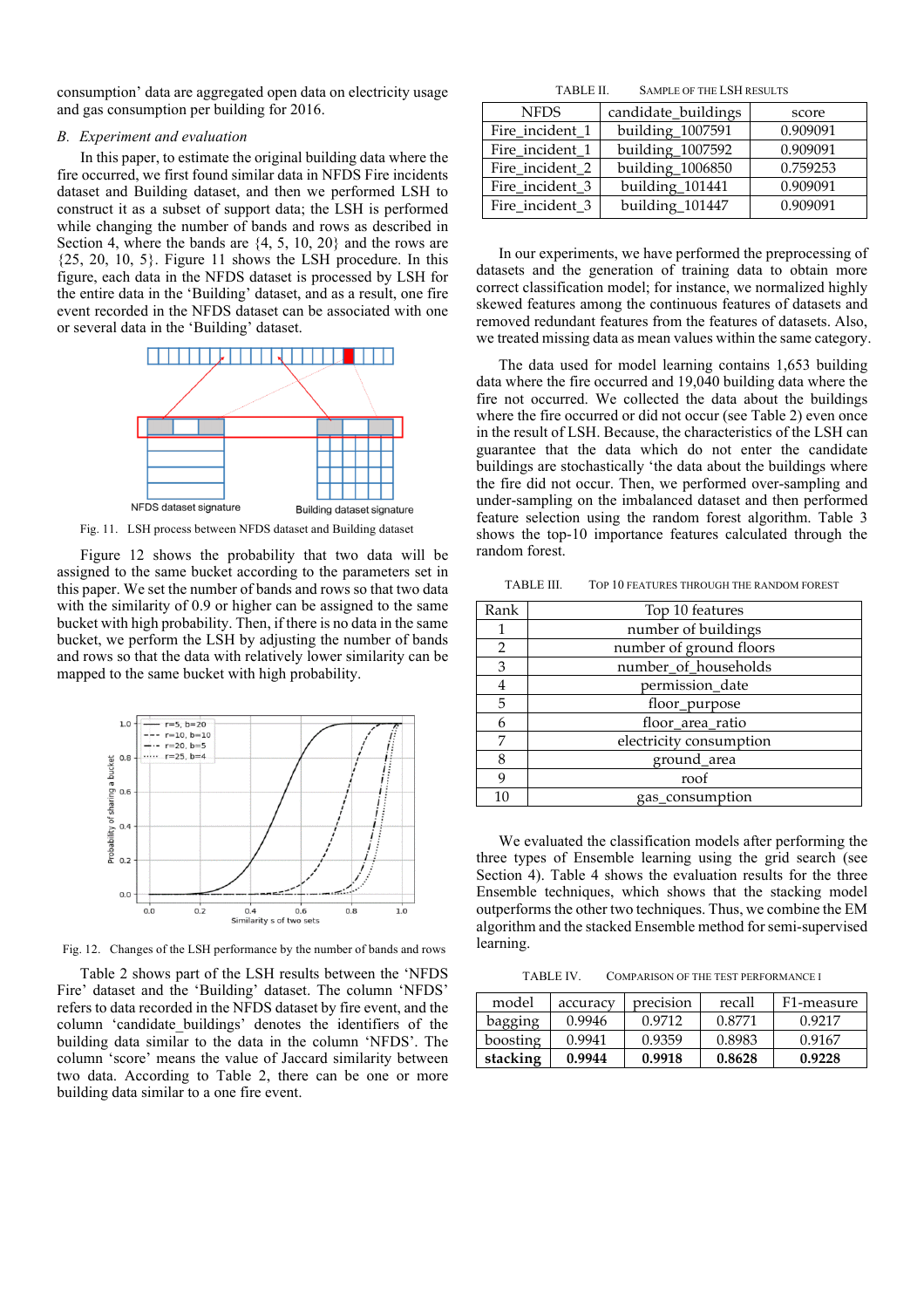Table 5 shows the hyper parameters of the stacked Ensemble models by grid search. The column 'alpha' denotes the elasticnet mixing parameter of the generalized linear model (GLM), and the column 'ntrees' denotes the number of trees in the random forest and gradient boosted model (GBM). The column 'max\_depth' means the maximum depth of trees of random forest and GBM, and the column 'nbins' means the number of divisions when dividing numeric data into histograms. The columns 'sample\_rate' and 'col\_sample\_rate\_per' denotes the ratio of the sample and the feature when creating the tree.

Next, we assigned the ranking to each data by using conditional probability in the classification results, and selected Top-3 among them. In our experiment using the conditional probability (see Equation 2),  $\nu$  is the amount of fire damages, and *x* is the features of the aggregated open data about buildings.

Table 7 shows the micro data estimation performance when the proposed method was conducted 10 times. In this table, the size of the test data is different for each run because the seed value of the classification model is changed by performing new EM stage and ranking stage. Table 7 show that the average accuracy when performing 10 runs is 0.5941; that is, six of the

| Level        | model         | alpha    | ntrees                   | max_depth                | nbins                    | sample_rate              | col sample rate per tree |
|--------------|---------------|----------|--------------------------|--------------------------|--------------------------|--------------------------|--------------------------|
|              | Random Forest | -        | 110                      | 14                       | 512                      | 0.76                     | 0.83                     |
|              | Random Forest |          | 100                      | 18                       | 16                       | 0.86                     | 0.38                     |
|              | GBM           |          | 100                      | 20                       | 256                      | 0.76                     | 0.81                     |
| Base model   | <b>GBM</b>    | -        | 110                      | 20                       | 512                      | 0.64                     | 0.65                     |
|              | <b>GBM</b>    |          | 110                      | 21                       | 512                      | 0.46                     | 0.88                     |
|              | <b>GLM</b>    | $\Omega$ | $\overline{\phantom{a}}$ |                          |                          | -                        |                          |
|              | <b>GLM</b>    | 0.5      | $\overline{\phantom{0}}$ | $\overline{\phantom{0}}$ | $\overline{\phantom{a}}$ | $\overline{\phantom{a}}$ | $\overline{\phantom{a}}$ |
| Meta learner | <b>GLM</b>    | 0.5      | $\overline{\phantom{0}}$ |                          | $\overline{\phantom{a}}$ | -                        | $\overline{\phantom{a}}$ |

TABLE V. HYPER PARAMETERS OF THE STACKED ENSEMBLE MODEL

Table 6 shows the performance comparison between learning by using only stacked Ensemble and learning by combining stacked Ensemble with EM algorithm. Table 6 shows that the stacked Ensemble combined with EM method has a slightly lower precision than the only stacked ensemble method, whereas the recall and F1-score values are improved by 0.028 and 0.007, respectively. Therefore, the stacked ensemble combined with EM method outperforms the supervised learning method where only stacked Ensemble method using only the labeled dataset.

TABLE VI. COMPARISON OF THE TEST PERFORMANCE II

| Methods                       | accuracy         | precision           | recall           | F1<br>score      |
|-------------------------------|------------------|---------------------|------------------|------------------|
| stacked<br>Ensemble           | 0.994            | 0.992               | 0.863            | 0.923            |
| stacked<br>Ensemble<br>$+ EM$ | 0.996<br>(0.002) | 0.972<br>$(-0.020)$ | 0.891<br>(0.028) | 0.930<br>(0.007) |

TABLE VII. MICRO DATA ESTIMATION PERFORMANCE

|    | test data | Top1 | Top2 | Top3           | Accuracy |
|----|-----------|------|------|----------------|----------|
| 1  | 192       | 103  | 11   |                | 0.5989   |
| 2  | 186       | 93   | 16   | 3              | 0.6022   |
| 3  | 188       | 91   | 15   | 5              | 0.5904   |
| 4  | 186       | 95   | 15   | 2              | 0.6021   |
| 5  | 185       | 94   | 15   | $\overline{2}$ | 0.6      |
| 6  | 186       | 84   | 12   | 11             | 0.5752   |
| 7  | 185       | 86   | 18   | 4              | 0.5837   |
| 8  | 187       | 89   | 17   | 5              | 0.5936   |
| 9  | 189       | 92   | 14   | 7              | 0.5979   |
| 10 | 186       | 88   | 15   | 8              | 0.5968   |

buildings that corresponded to 10 fire cases were correctly identified by the proposed micro data estimation technique.

#### VI. CONCLUSION

In this paper, we proposed a method of estimating individual micro data from aggregated open data based on semi-supervised learning and conditional probability. The proposed method estimates the data that approximates the individual micro data from the aggregated open data using LSH, and combines EM algorithm with the Ensemble model to identify the data approximate to the individual micro data. Then, to select top-N from classification results, the proposed method calculates the ranking of data by using conditional probability. According to the experimental results, the proposed method shows the performance of estimating the individual micro data at about 60% in terms of accuracy. Thus, the proposed method shows that the individual micro data can be estimated at a reasonably high level from the aggregated open data. Hence, we expect that the proposed method can greatly enhances the utility of open data.

#### ACKNOWLEDGMENT

 This research was supported by Basic Science Research Program through the National Research Foundation of Korea [grant number NRF-2015R1D1A1A09061299].

#### **REFERENCES**

- [1] N. Sundaram, A. Turmukhametova, N. Satish, T. Mostak, P. Indyk, S. Madden, and P. Dubey, "Streaming similarity search over one billion tweets using parallel locality-sensitive hashing", Proceedings of the VLDB Endowment, vol. 6, no. 14, pp. 1930-1941, 2013
- [2] J. Wang, H. Shen, J. Song, and J. Ji, "Hashing for similarity search: A survey", arXiv preprint arXiv:1408.2927, 2014
- [3] A.P. Dempster, N.M. Laird, and D.B. Rubin, "Maximum likelihood from incomplete data via the EM algorithm", Journal of the royal statistical society Series B (methodological), pp. 1-38, 1977